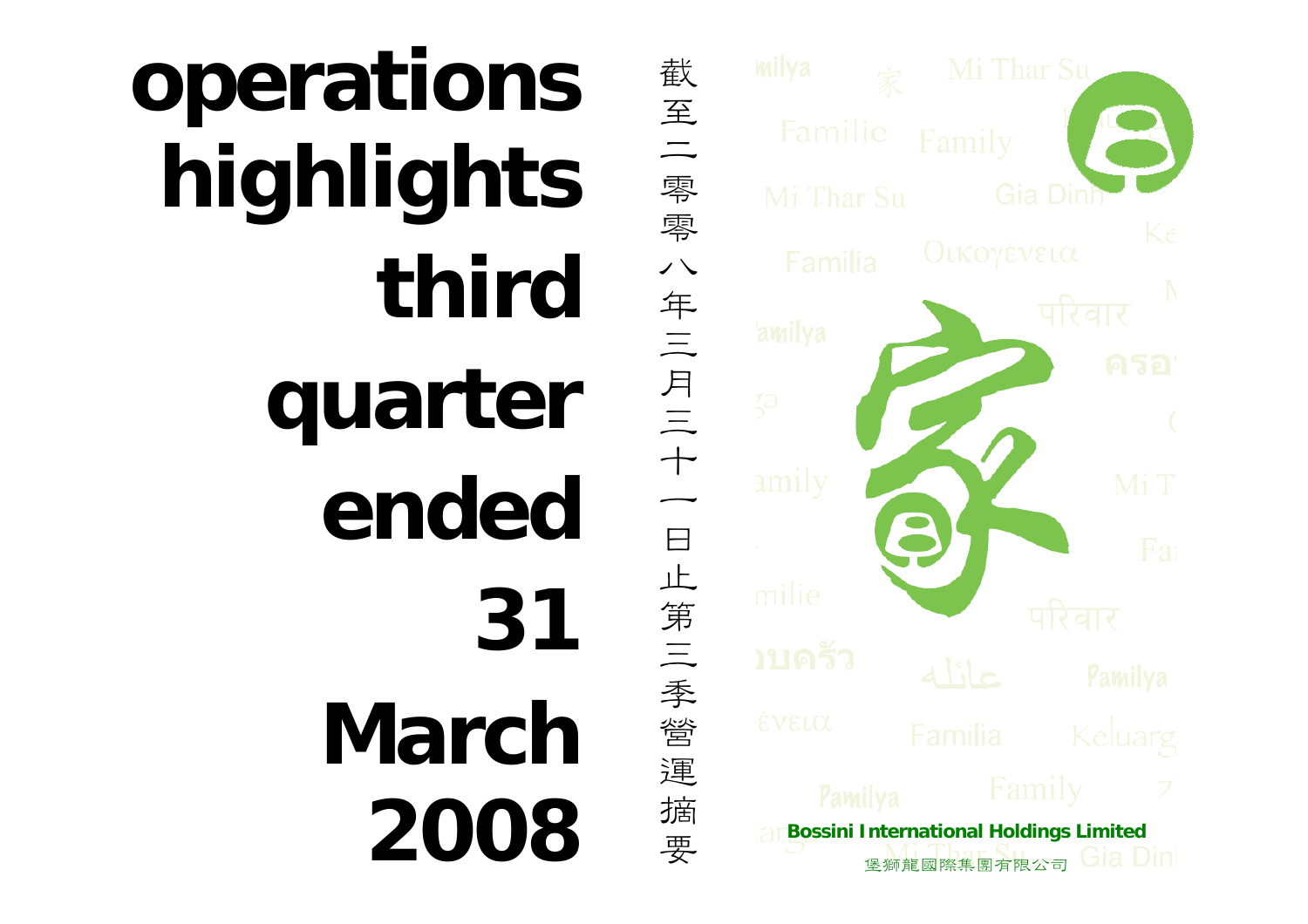## **group performance**



 *9 months ended 31 March 2008*

武至二零零八年三月三十一日止九個月

*YOY change*

與去年同期比較之轉變

| Consolidated revenue 綜合收益           | $+12%$        |
|-------------------------------------|---------------|
| Consolidated gross margin (%) 綜合毛利率 | + 3% pts 個百份點 |
|                                     |               |
|                                     |               |
|                                     |               |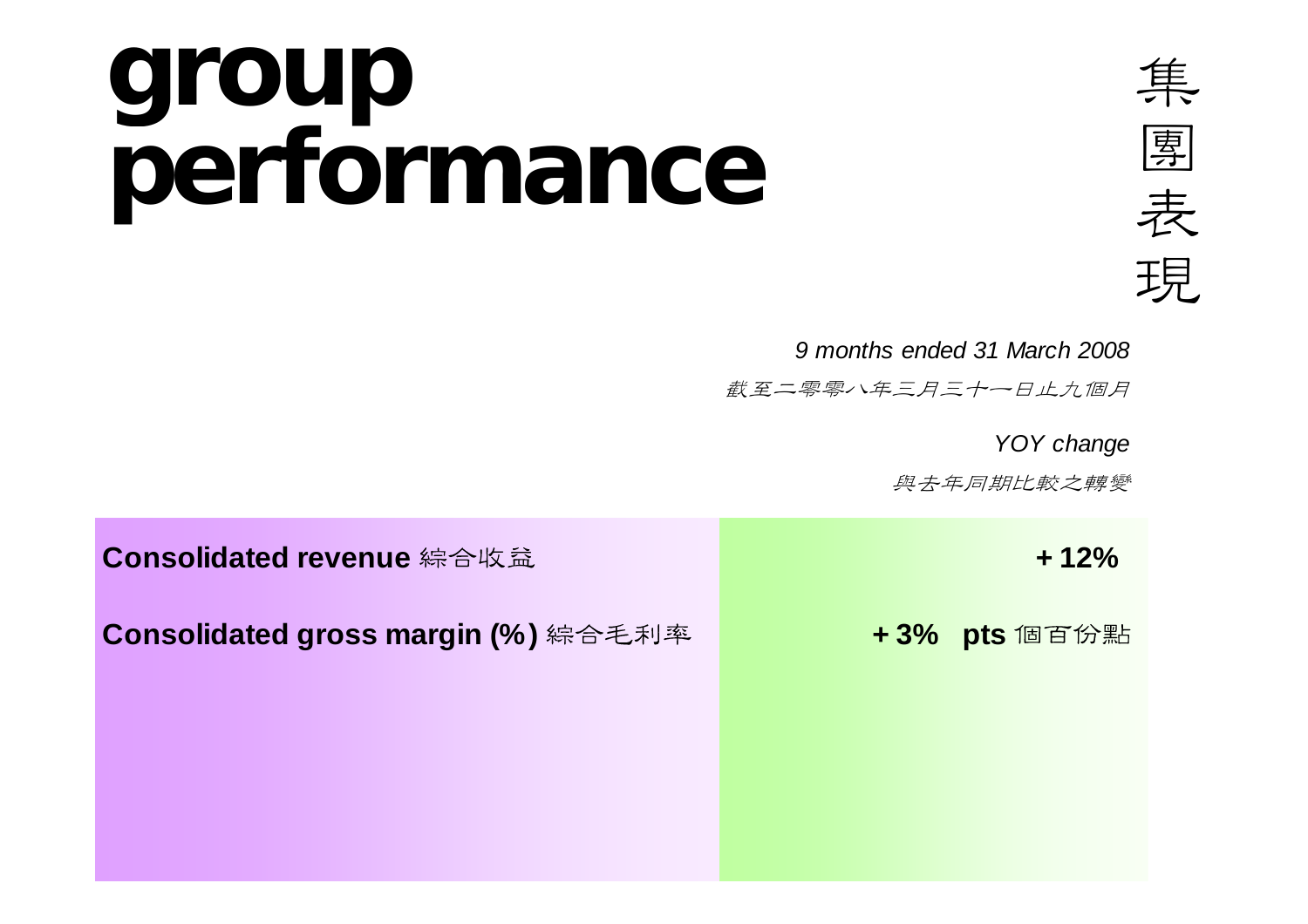## **regional performance**

 *9 months ended 31 March 2008*

截至二零零八年三月三十一日止九個月

|                                    | YOY change in sales |  |  |
|------------------------------------|---------------------|--|--|
|                                    | 與去年同期比較之            |  |  |
|                                    | 銷售額轉變               |  |  |
| Retail 零售                          |                     |  |  |
| Hong Kong 香港                       | $+18%$              |  |  |
| Mainland China 中國大陸                | $+1%$               |  |  |
| Taiwan 台灣                          | $-8%$               |  |  |
| Singapore 新加坡                      | $+ 11%$             |  |  |
| Malaysia 馬來西亞                      | $+ 120%$            |  |  |
| Total 合共                           | $+9%$               |  |  |
| Franchise 特許經營                     |                     |  |  |
| Hong Kong Export 香港出口              | $+38%$              |  |  |
| Mainland China 中國大陸                | $+5%$               |  |  |
| Total 合共                           | $+30%$              |  |  |
| Retail & franchise total 零售及特許經營總計 |                     |  |  |
| Hong Kong 香港                       | $+24%$              |  |  |
| Mainland China 中國大陸                | $+2%$               |  |  |
| Taiwan 台灣                          | $-8%$               |  |  |
| Singapore 新加坡                      | $+ 11%$             |  |  |
| Malaysia 馬來西亞                      | $+120%$             |  |  |
| Total 合共                           | $+13%$              |  |  |
|                                    |                     |  |  |

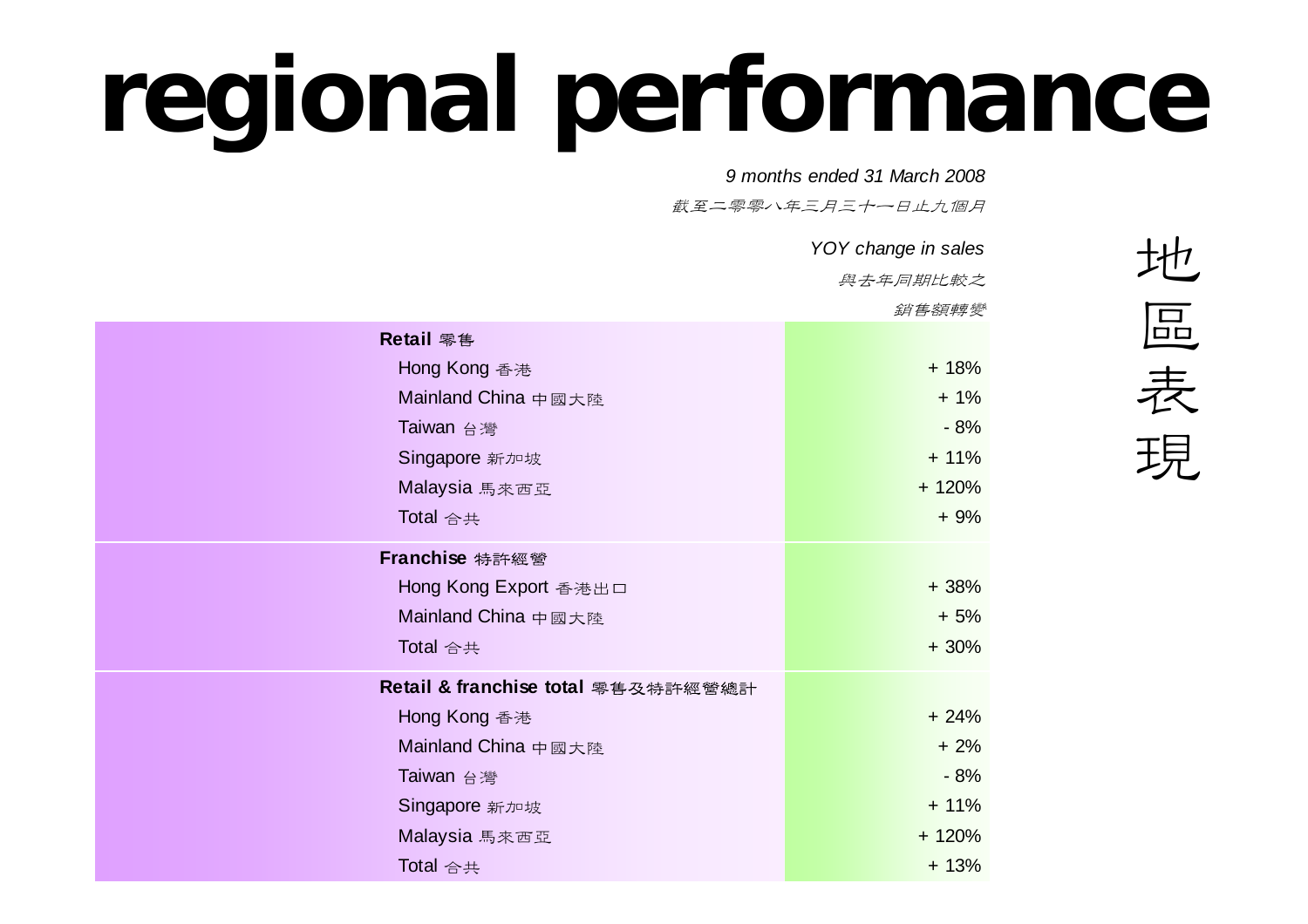## **regional retail same store sales and GP growth**

*9 months ended 31 March 2008*

武至二零零八年三月三十一日止九個月

|                     | Sales 銷售額 | $GP \not\equiv \not\equiv \not\equiv \forall$ |
|---------------------|-----------|-----------------------------------------------|
| Hong Kong 香港        | $+7%$     | $+12%$                                        |
| Mainland China 中國大陸 | $+1\%$    | $+2%$                                         |
| Taiwan 台灣           | $+6%$     | $+11%$                                        |
| Singapore 新加坡       | $+4%$     | $+6%$                                         |
| Malaysia 馬來西亞       | $+19%$    | $+10%$                                        |
| Total 合共            | $+6%$     | $+9%$                                         |

地區零 售同店銷售額及毛利增 長

*Note:*<br>*Dote: Same store sales & GP growth are the comparisons of sales & GP of the same stores having full month operations in comparable periods***<br>同店銷售額及毛利增長為相同店舖於比較期內完整月份之銷售額及毛利比較**